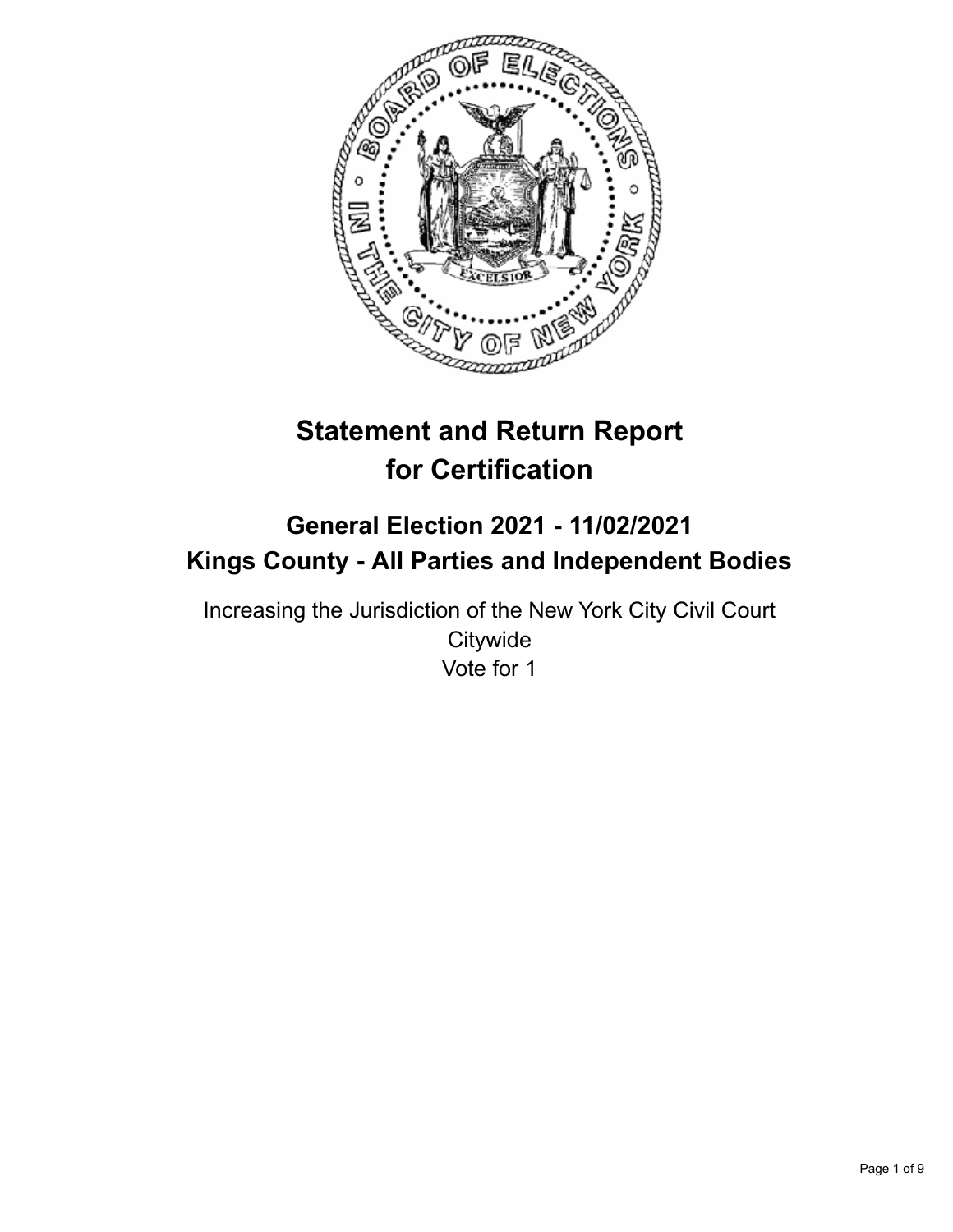

| PUBLIC COUNTER                                           | 17,610 |
|----------------------------------------------------------|--------|
| MANUALLY COUNTED EMERGENCY                               |        |
| ABSENTEE / MILITARY                                      | 1,105  |
| AFFIDAVIT                                                | 75     |
| <b>Total Ballots</b>                                     | 18,791 |
| Less - Inapplicable Federal/Special Presidential Ballots | 0      |
| <b>Total Applicable Ballots</b>                          | 18,791 |
| <b>YES</b>                                               | 8,065  |
| NO.                                                      | 4,560  |
| <b>Total Votes</b>                                       | 12,625 |
| Unrecorded                                               | 6.166  |

## **Assembly District 42**

| <b>PUBLIC COUNTER</b>                                    | 15,941 |
|----------------------------------------------------------|--------|
| <b>MANUALLY COUNTED EMERGENCY</b>                        | 0      |
| ABSENTEE / MILITARY                                      | 953    |
| AFFIDAVIT                                                | 88     |
| <b>Total Ballots</b>                                     | 16,982 |
| Less - Inapplicable Federal/Special Presidential Ballots | 0      |
| <b>Total Applicable Ballots</b>                          | 16,982 |
| <b>YES</b>                                               | 9,117  |
| <b>NO</b>                                                | 2,332  |
| <b>Total Votes</b>                                       | 11,449 |
| Unrecorded                                               | 5,533  |

| <b>PUBLIC COUNTER</b>                                    | 18,497   |
|----------------------------------------------------------|----------|
| <b>MANUALLY COUNTED EMERGENCY</b>                        | $\Omega$ |
| ABSENTEE / MILITARY                                      | 1,043    |
| <b>AFFIDAVIT</b>                                         | 130      |
| <b>Total Ballots</b>                                     | 19,670   |
| Less - Inapplicable Federal/Special Presidential Ballots | 0        |
| <b>Total Applicable Ballots</b>                          | 19,670   |
| <b>YES</b>                                               | 11,960   |
| <b>NO</b>                                                | 2,392    |
| <b>Total Votes</b>                                       | 14,352   |
| Unrecorded                                               | 5.318    |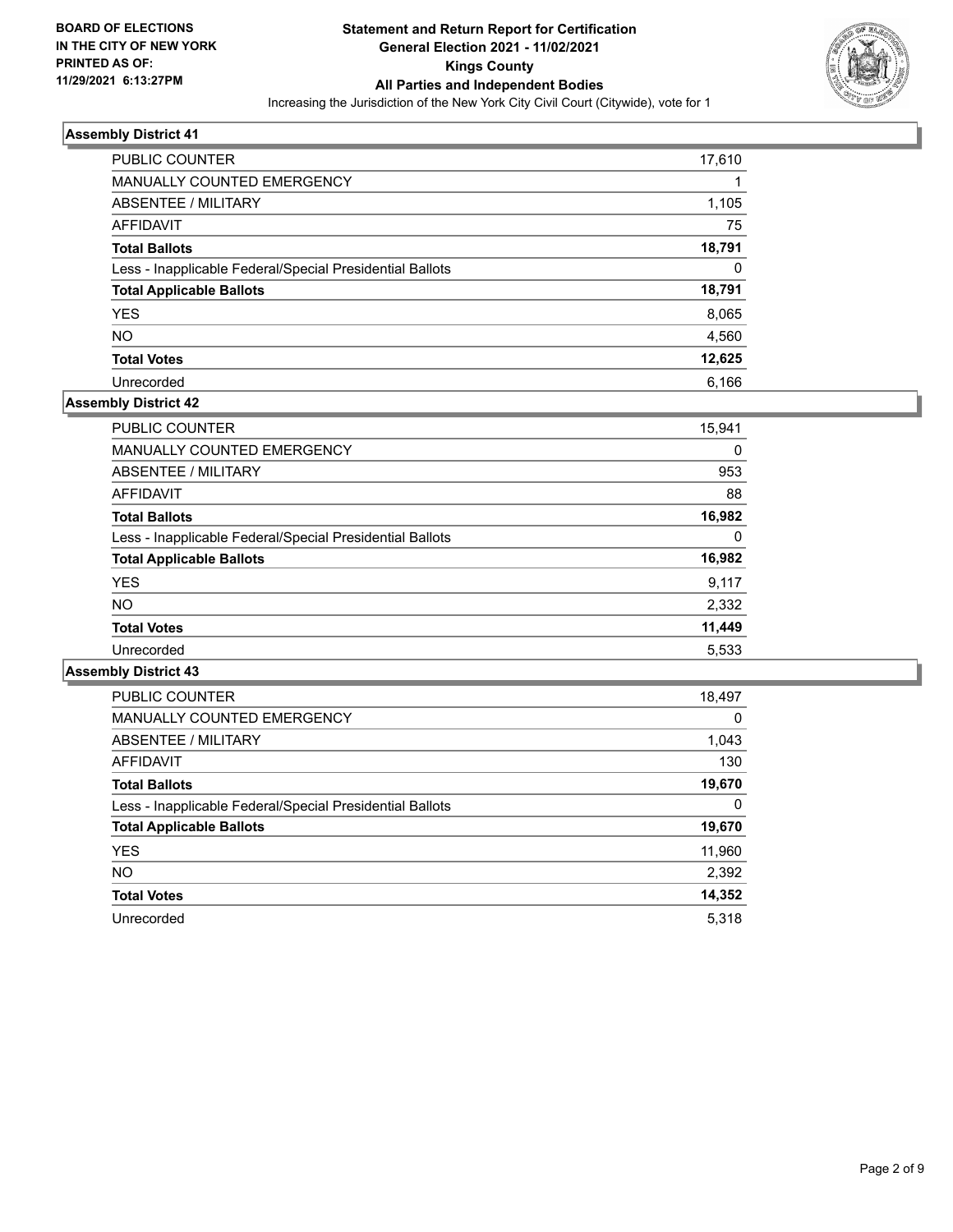

| <b>PUBLIC COUNTER</b>                                    | 21,427 |
|----------------------------------------------------------|--------|
| <b>MANUALLY COUNTED EMERGENCY</b>                        |        |
| ABSENTEE / MILITARY                                      | 1,126  |
| AFFIDAVIT                                                | 202    |
| <b>Total Ballots</b>                                     | 22,756 |
| Less - Inapplicable Federal/Special Presidential Ballots | 0      |
| <b>Total Applicable Ballots</b>                          | 22,756 |
| <b>YES</b>                                               | 14,834 |
| <b>NO</b>                                                | 2,915  |
| <b>Total Votes</b>                                       | 17,749 |
| Unrecorded                                               | 5.007  |

## **Assembly District 45**

| <b>PUBLIC COUNTER</b>                                    | 12,692 |
|----------------------------------------------------------|--------|
| <b>MANUALLY COUNTED EMERGENCY</b>                        | 0      |
| ABSENTEE / MILITARY                                      | 787    |
| AFFIDAVIT                                                | 79     |
| <b>Total Ballots</b>                                     | 13,558 |
| Less - Inapplicable Federal/Special Presidential Ballots | 0      |
| <b>Total Applicable Ballots</b>                          | 13,558 |
| <b>YES</b>                                               | 4,384  |
| <b>NO</b>                                                | 4,099  |
| <b>Total Votes</b>                                       | 8,483  |
| Unrecorded                                               | 5,075  |
|                                                          |        |

| <b>PUBLIC COUNTER</b>                                    | 19,198   |
|----------------------------------------------------------|----------|
| <b>MANUALLY COUNTED EMERGENCY</b>                        | $\Omega$ |
| ABSENTEE / MILITARY                                      | 1,186    |
| <b>AFFIDAVIT</b>                                         | 132      |
| <b>Total Ballots</b>                                     | 20,516   |
| Less - Inapplicable Federal/Special Presidential Ballots | $\Omega$ |
| <b>Total Applicable Ballots</b>                          | 20,516   |
| <b>YES</b>                                               | 9,163    |
| NO.                                                      | 4,544    |
| <b>Total Votes</b>                                       | 13,707   |
| Unrecorded                                               | 6.809    |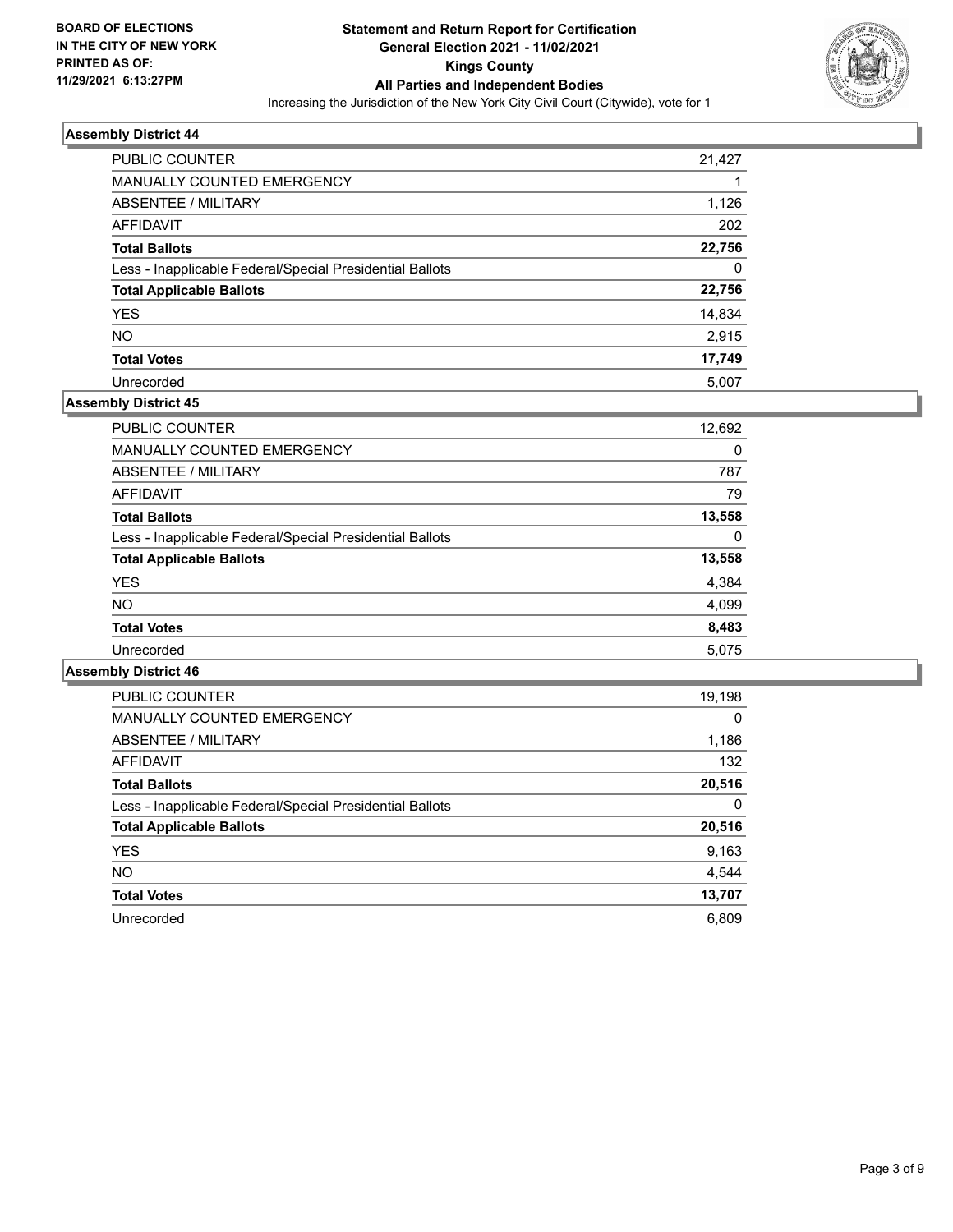

| PUBLIC COUNTER                                           | 10,459 |
|----------------------------------------------------------|--------|
| MANUALLY COUNTED EMERGENCY                               | 0      |
| ABSENTEE / MILITARY                                      | 712    |
| AFFIDAVIT                                                | 58     |
| <b>Total Ballots</b>                                     | 11,229 |
| Less - Inapplicable Federal/Special Presidential Ballots | 0      |
| <b>Total Applicable Ballots</b>                          | 11,229 |
| <b>YES</b>                                               | 4,386  |
| <b>NO</b>                                                | 2,672  |
| <b>Total Votes</b>                                       | 7,058  |
| Unrecorded                                               | 4.171  |

## **Assembly District 48**

| <b>PUBLIC COUNTER</b>                                    | 11,155 |
|----------------------------------------------------------|--------|
| <b>MANUALLY COUNTED EMERGENCY</b>                        |        |
| ABSENTEE / MILITARY                                      | 474    |
| AFFIDAVIT                                                | 52     |
| <b>Total Ballots</b>                                     | 11,682 |
| Less - Inapplicable Federal/Special Presidential Ballots | 0      |
| <b>Total Applicable Ballots</b>                          | 11,682 |
| <b>YES</b>                                               | 3,241  |
| <b>NO</b>                                                | 5,121  |
| <b>Total Votes</b>                                       | 8,362  |
| Unrecorded                                               | 3.320  |

| <b>PUBLIC COUNTER</b>                                    | 8,565 |
|----------------------------------------------------------|-------|
| <b>MANUALLY COUNTED EMERGENCY</b>                        | 2     |
| ABSENTEE / MILITARY                                      | 592   |
| <b>AFFIDAVIT</b>                                         | 60    |
| <b>Total Ballots</b>                                     | 9,219 |
| Less - Inapplicable Federal/Special Presidential Ballots | 0     |
| <b>Total Applicable Ballots</b>                          | 9,219 |
| <b>YES</b>                                               | 3,582 |
| <b>NO</b>                                                | 2,468 |
| <b>Total Votes</b>                                       | 6,050 |
| Unrecorded                                               | 3.169 |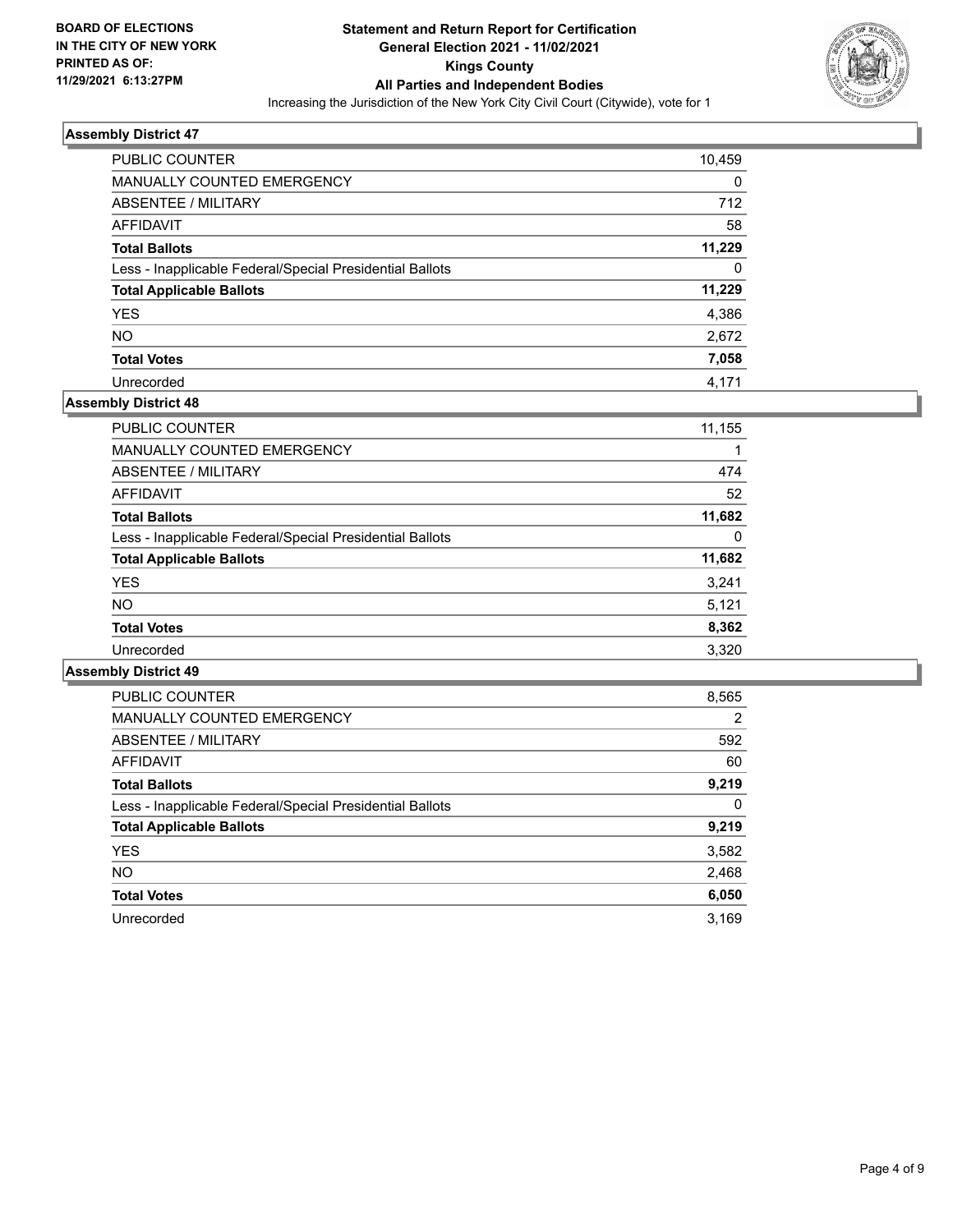

| PUBLIC COUNTER                                           | 14,567 |
|----------------------------------------------------------|--------|
| <b>MANUALLY COUNTED EMERGENCY</b>                        | 0      |
| ABSENTEE / MILITARY                                      | 738    |
| AFFIDAVIT                                                | 157    |
| <b>Total Ballots</b>                                     | 15,462 |
| Less - Inapplicable Federal/Special Presidential Ballots | 0      |
| <b>Total Applicable Ballots</b>                          | 15,462 |
| <b>YES</b>                                               | 9,563  |
| <b>NO</b>                                                | 2,058  |
| <b>Total Votes</b>                                       | 11,621 |
| Unrecorded                                               | 3.841  |

#### **Assembly District 51**

| 11,706 |
|--------|
| 0      |
| 532    |
| 97     |
| 12,335 |
| 0      |
| 12,335 |
| 6,912  |
| 1,568  |
| 8,480  |
| 3,855  |
|        |

| <b>PUBLIC COUNTER</b>                                    | 31,316 |
|----------------------------------------------------------|--------|
| <b>MANUALLY COUNTED EMERGENCY</b>                        |        |
| ABSENTEE / MILITARY                                      | 2,163  |
| <b>AFFIDAVIT</b>                                         | 343    |
| <b>Total Ballots</b>                                     | 33,823 |
| Less - Inapplicable Federal/Special Presidential Ballots | 0      |
| <b>Total Applicable Ballots</b>                          | 33,823 |
| <b>YES</b>                                               | 26,178 |
| <b>NO</b>                                                | 2.177  |
| <b>Total Votes</b>                                       | 28,355 |
| Unrecorded                                               | 5.468  |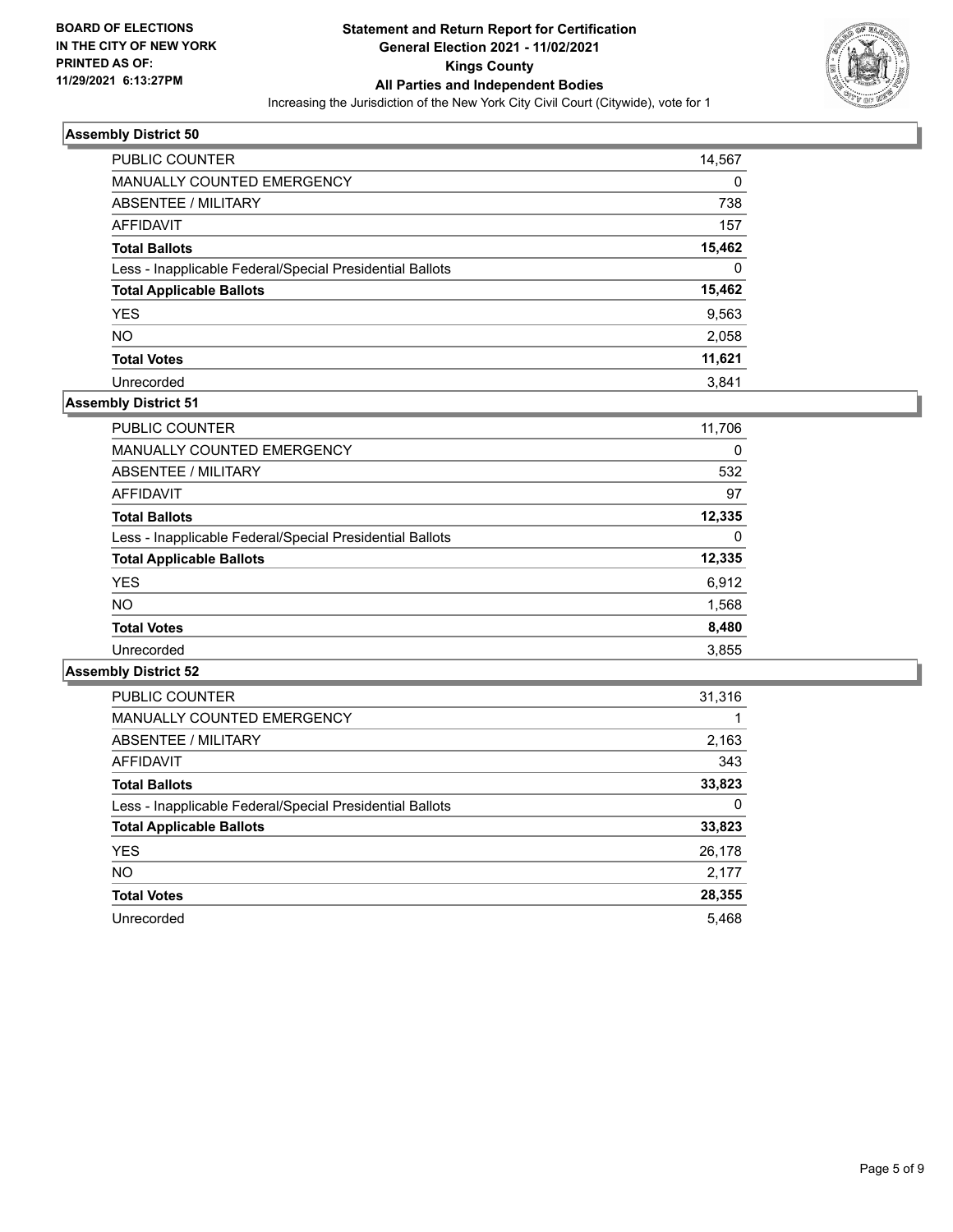

| <b>PUBLIC COUNTER</b>                                    | 12,239 |
|----------------------------------------------------------|--------|
| <b>MANUALLY COUNTED EMERGENCY</b>                        |        |
| ABSENTEE / MILITARY                                      | 436    |
| AFFIDAVIT                                                | 127    |
| <b>Total Ballots</b>                                     | 12,803 |
| Less - Inapplicable Federal/Special Presidential Ballots | 0      |
| <b>Total Applicable Ballots</b>                          | 12,803 |
| <b>YES</b>                                               | 7,303  |
| <b>NO</b>                                                | 1,347  |
| <b>Total Votes</b>                                       | 8,650  |
| Unrecorded                                               | 4.153  |

#### **Assembly District 54**

| <b>PUBLIC COUNTER</b>                                    | 9,171 |
|----------------------------------------------------------|-------|
| <b>MANUALLY COUNTED EMERGENCY</b>                        | 0     |
| ABSENTEE / MILITARY                                      | 367   |
| <b>AFFIDAVIT</b>                                         | 76    |
| <b>Total Ballots</b>                                     | 9,614 |
| Less - Inapplicable Federal/Special Presidential Ballots | 0     |
| <b>Total Applicable Ballots</b>                          | 9,614 |
| <b>YES</b>                                               | 5,097 |
| NO.                                                      | 983   |
| <b>Total Votes</b>                                       | 6,080 |
| Unrecorded                                               | 3.534 |

| <b>PUBLIC COUNTER</b>                                    | 12,441   |
|----------------------------------------------------------|----------|
| <b>MANUALLY COUNTED EMERGENCY</b>                        | $\Omega$ |
| ABSENTEE / MILITARY                                      | 541      |
| AFFIDAVIT                                                | 56       |
| <b>Total Ballots</b>                                     | 13,038   |
| Less - Inapplicable Federal/Special Presidential Ballots | 0        |
| <b>Total Applicable Ballots</b>                          | 13,038   |
| <b>YES</b>                                               | 7,210    |
| NO.                                                      | 1,274    |
| <b>Total Votes</b>                                       | 8,484    |
| Unrecorded                                               | 4.554    |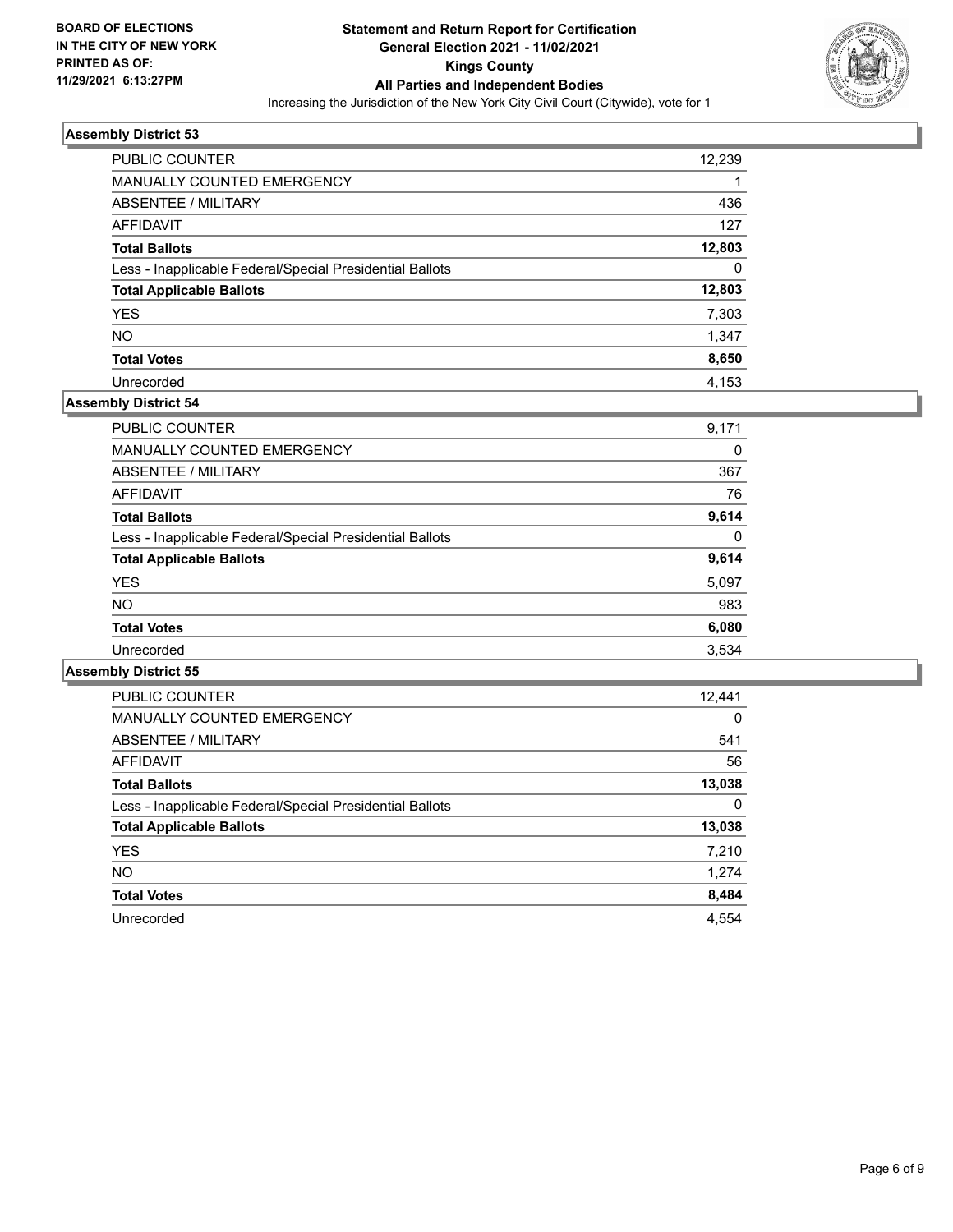

| <b>PUBLIC COUNTER</b>                                    | 17,140   |
|----------------------------------------------------------|----------|
| <b>MANUALLY COUNTED EMERGENCY</b>                        |          |
| ABSENTEE / MILITARY                                      | 761      |
| AFFIDAVIT                                                | 162      |
| <b>Total Ballots</b>                                     | 18,064   |
| Less - Inapplicable Federal/Special Presidential Ballots | $\Omega$ |
| <b>Total Applicable Ballots</b>                          | 18,064   |
| <b>YES</b>                                               | 11,545   |
| <b>NO</b>                                                | 1,733    |
| <b>Total Votes</b>                                       | 13,278   |
| Unrecorded                                               | 4.786    |

## **Assembly District 57**

| <b>PUBLIC COUNTER</b>                                    | 26,178 |
|----------------------------------------------------------|--------|
| <b>MANUALLY COUNTED EMERGENCY</b>                        | 0      |
| ABSENTEE / MILITARY                                      | 1,374  |
| AFFIDAVIT                                                | 251    |
| <b>Total Ballots</b>                                     | 27,803 |
| Less - Inapplicable Federal/Special Presidential Ballots | 0      |
| <b>Total Applicable Ballots</b>                          | 27,803 |
| <b>YES</b>                                               | 19,772 |
| <b>NO</b>                                                | 2,006  |
| <b>Total Votes</b>                                       | 21,778 |
| Unrecorded                                               | 6.025  |

| <b>PUBLIC COUNTER</b>                                    | 16,282   |
|----------------------------------------------------------|----------|
| MANUALLY COUNTED EMERGENCY                               | $\Omega$ |
| ABSENTEE / MILITARY                                      | 786      |
| AFFIDAVIT                                                | 41       |
| <b>Total Ballots</b>                                     | 17,109   |
| Less - Inapplicable Federal/Special Presidential Ballots | 0        |
| <b>Total Applicable Ballots</b>                          | 17,109   |
| <b>YES</b>                                               | 9,688    |
| NO.                                                      | 1,494    |
| <b>Total Votes</b>                                       | 11,182   |
| Unrecorded                                               | 5.927    |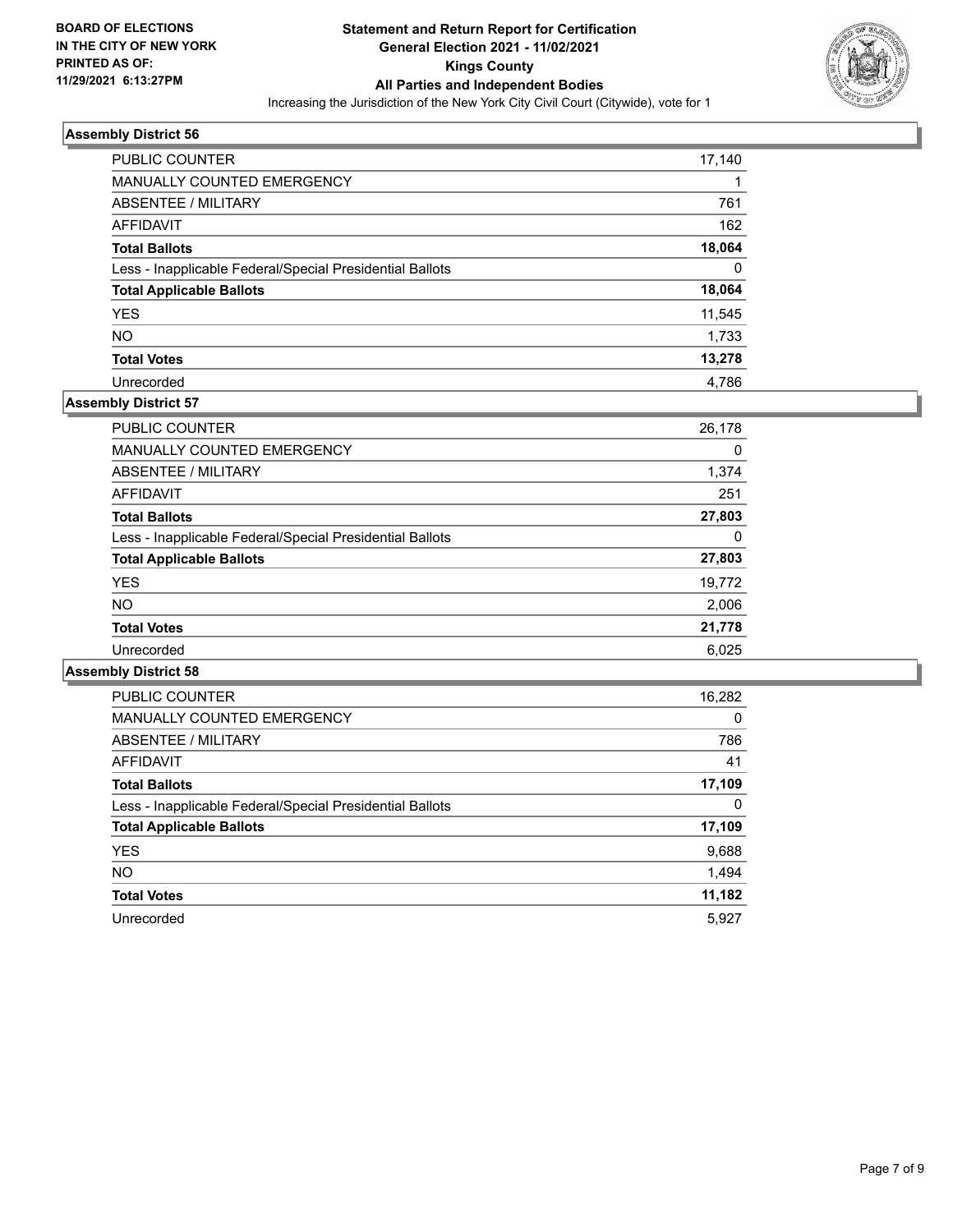

| <b>PUBLIC COUNTER</b>                                    | 19,797 |
|----------------------------------------------------------|--------|
| MANUALLY COUNTED EMERGENCY                               | 0      |
| <b>ABSENTEE / MILITARY</b>                               | 873    |
| AFFIDAVIT                                                | 85     |
| <b>Total Ballots</b>                                     | 20,755 |
| Less - Inapplicable Federal/Special Presidential Ballots | 0      |
| <b>Total Applicable Ballots</b>                          | 20,755 |
| <b>YES</b>                                               | 9,918  |
| <b>NO</b>                                                | 4,035  |
| <b>Total Votes</b>                                       | 13,953 |
| Unrecorded                                               | 6.802  |

#### **Assembly District 60**

| <b>PUBLIC COUNTER</b>                                    | 14,318 |
|----------------------------------------------------------|--------|
| MANUALLY COUNTED EMERGENCY                               | 0      |
| ABSENTEE / MILITARY                                      | 639    |
| <b>AFFIDAVIT</b>                                         | 75     |
| <b>Total Ballots</b>                                     | 15,032 |
| Less - Inapplicable Federal/Special Presidential Ballots | 0      |
| <b>Total Applicable Ballots</b>                          | 15,032 |
| <b>YES</b>                                               | 7,672  |
| NO.                                                      | 1.414  |
| <b>Total Votes</b>                                       | 9,086  |
| Unrecorded                                               | 5.946  |
|                                                          |        |

| <b>PUBLIC COUNTER</b>                                    | 5,542 |
|----------------------------------------------------------|-------|
| <b>MANUALLY COUNTED EMERGENCY</b>                        |       |
| ABSENTEE / MILITARY                                      | 382   |
| <b>AFFIDAVIT</b>                                         | 37    |
| <b>Total Ballots</b>                                     | 5,962 |
| Less - Inapplicable Federal/Special Presidential Ballots | 0     |
| <b>Total Applicable Ballots</b>                          | 5,962 |
| <b>YES</b>                                               | 3,557 |
| <b>NO</b>                                                | 1,215 |
| <b>Total Votes</b>                                       | 4,772 |
| Unrecorded                                               | 1.190 |